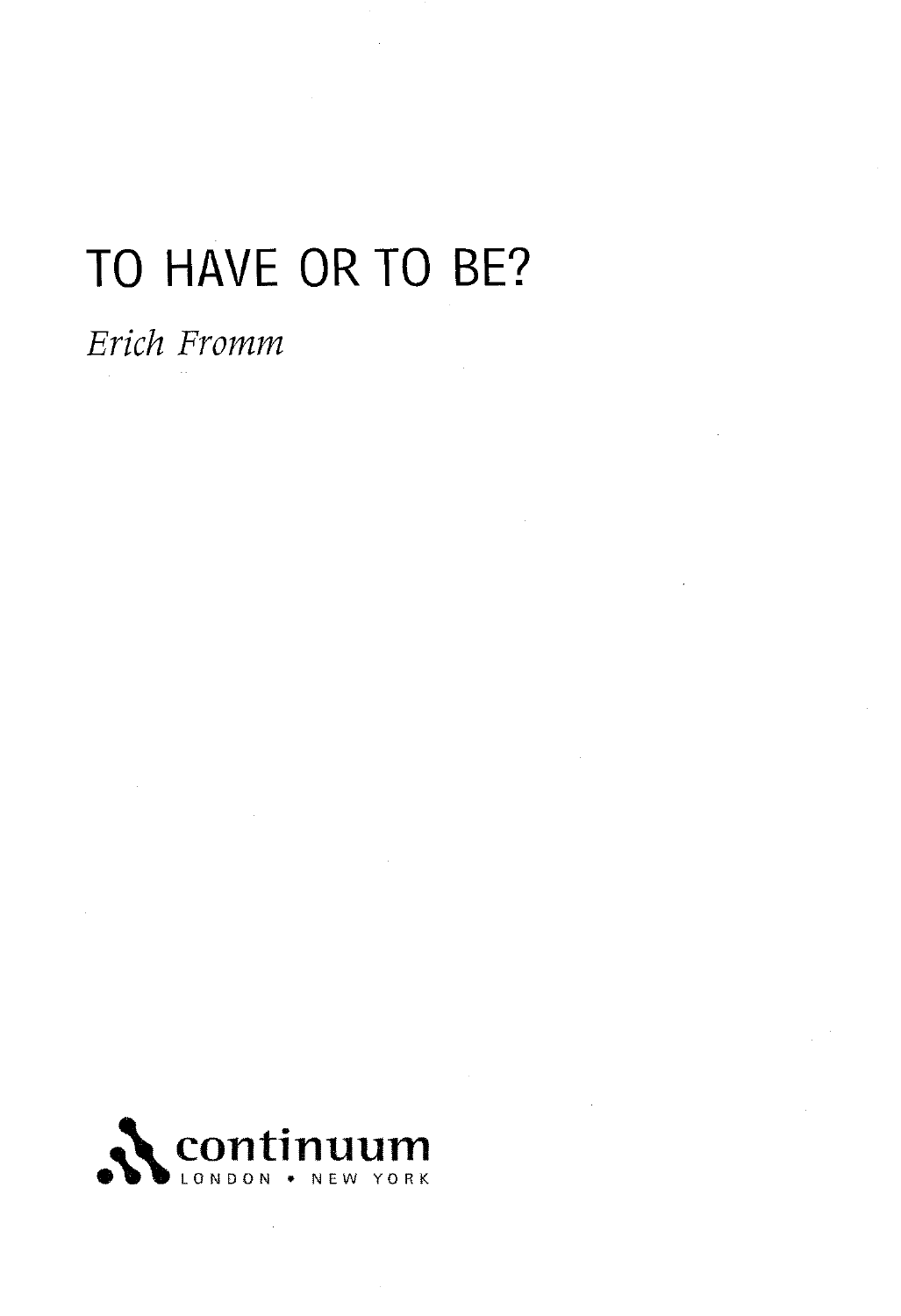**DATA** 

## *The End of an Illusion*

The Great Promise of Unlimited Progress—the promise of domination of nature, of material abundance, of the greatest happiness for the greatest number, and of unimpeded personal freedom—has sustained the hopes and faith of the generations since the beginning of the industrial age. To be sure, our civilization began when the human race started taking active control of nature; but that control remained limited until the advent of the industrial age. With industrial progress, from the substitution of mechanical and then nuclear energy for animal and human energy to the substitution of the computer for the human mind, we could feel that we were on our way to unlimited production and, hence, unlimited consumption; that technique made us omnipotent; that science made us omniscient. We were on our way to becoming gods, supreme beings who could create a second world, using the natural world only as building blocks for our new creation.

Men and, increasingly, women experienced a new sense of freedom; they became masters of their own lives: feudal chains had been broken and one could do what one wished, free of every shackle. Or so people felt. And even though this was true only for the upper and middle classes, their achievement could lead others to the faith that eventually the new freedom could be extended to all members of society, provided industrialization kept up its pace. Socialism and communism quickly changed from a movement whose aim was a *new* society and a *new* man into one whose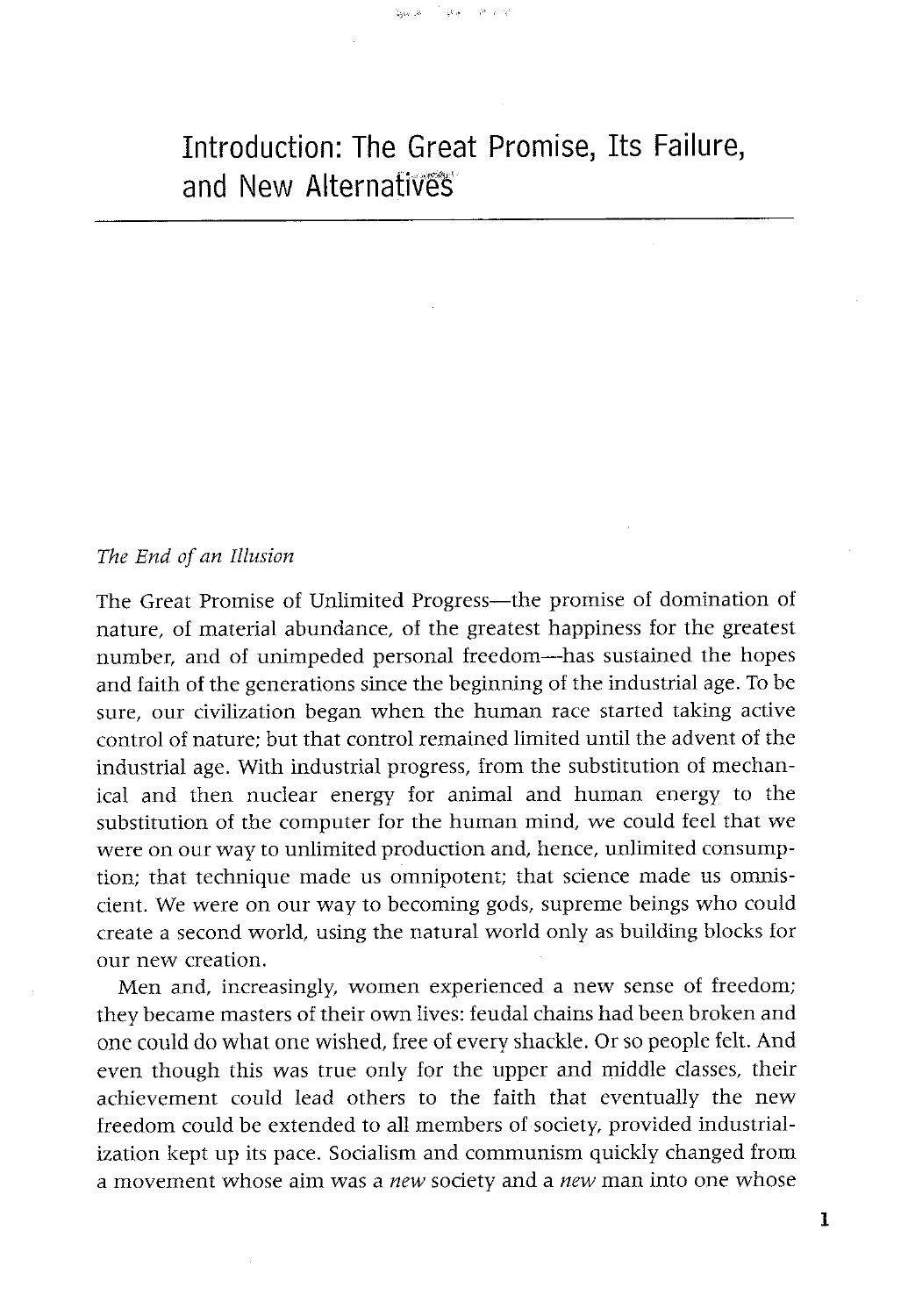ideal was a bourgeois life for all, the *universalized bourgeois* as the men and women of the future. The achievement of wealth and comfort for all was supposed to result in unrestricted happiness for all. The trinity of unlimited production, absolute freedom, and unrestricted happiness formed the nucleus of a new religion, Progress, and a new Earthly City of Progress was to replace the City of God. It is not at all astonishing that this new religion provided its believers with energy, vitality, and hope.

The grandeur of the Great Promise, the marvelous material and intellectual achievements of the industrial age, must be visualized in order to understand the trauma that realization of its failure is producing today. For the industrial age has indeed failed to fulfill its Great Promise, and ever growing numbers of people are becoming aware that:

- Unrestricted satisfaction of all desires is not conducive to *well-being,* nor is it the way to happiness or even to maximum pleasure.
- The dream of being independent masters of our lives ended when we began awakening to the fact that we have all become cogs in the bureaucratic machine, with our thoughts, feelings, and tastes manipulated by government and industry and the mass communications that they control.
- Economic progress has remained restricted to the rich nations, and the gap between rich and poor nations has ever widened.
- Technical progress itself has created ecological dangers and the dangers of nuclear war, either or both of which may put an end to all civilization and possibly to all life.

When he came to Oslo to accept the Nobel Prize for Peace (1952), Albert Schweitzer challenged the world "to dare to face the situation. . . . Man has become a superman.... But the superman with the superhuman power has not risen to the level of superhuman reason. To the degree to which his power grows he becomes more and more a poor man.... It must shake up our conscience that we become all the more inhuman the more we grow into supermen."

### *Why Did the Great Promise Fail?*

The failure of the Great Promise, aside from industrialism's essential economic contradictions, was built into the industrial system by its two main psychological premises: (1) that the aim of life is happiness, that is,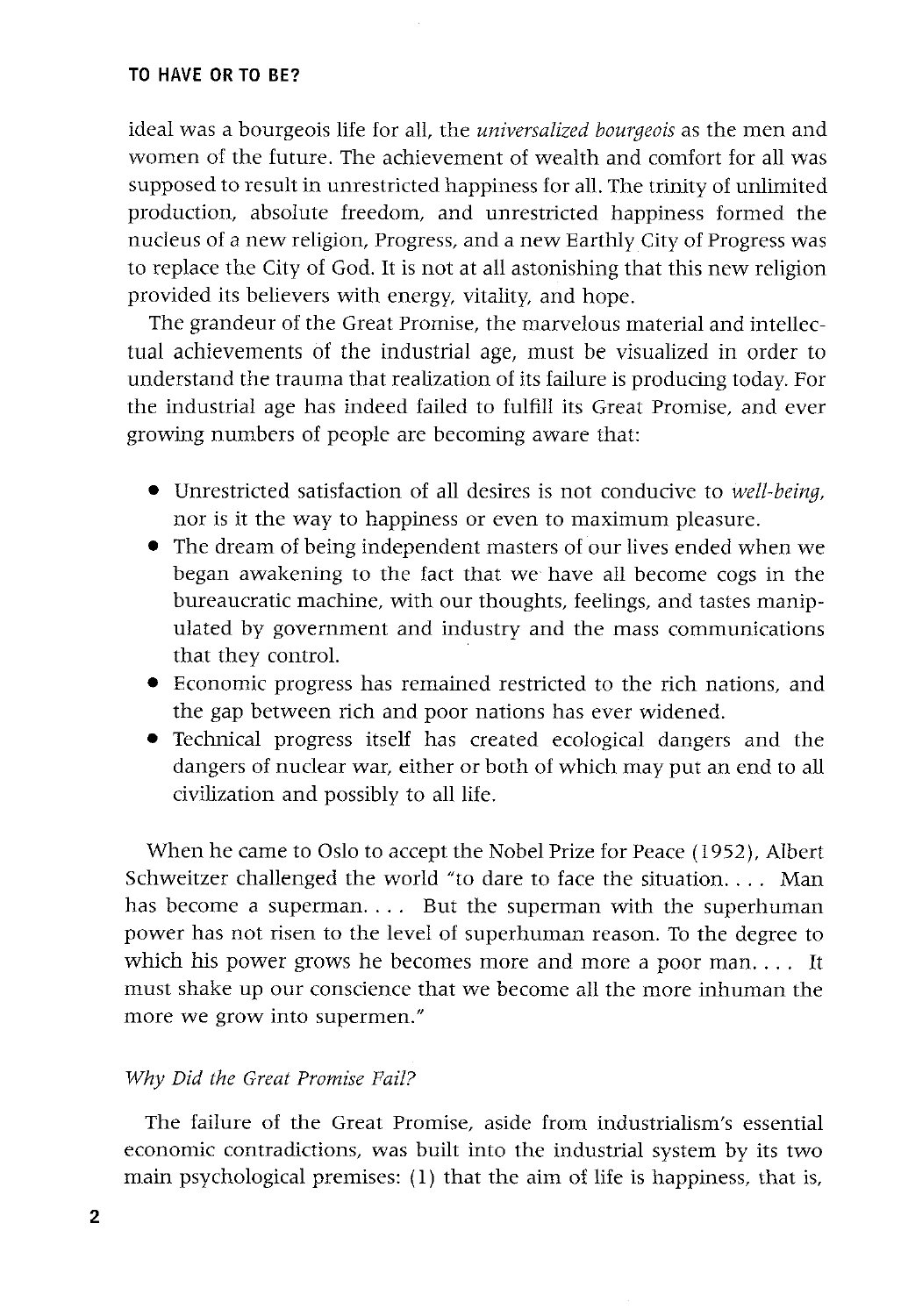#### INTRODUCTION: THE GREAT PROMISE, ITS FAILURE, AND NEW ALTERNATIVES

maximum pleasure, defined as the satisfaction of any desire or subjective need a person may feel *(radical hedonism);* (2) that egotism, selfishness, and greed, as the system needs to generate them in order to function, lead to harmony and peace.

It is well known that the rich throughout history practiced radical hedonism. Those of unlimited means, such as the elite of Rome, of Italian cities of the Renaissance, and of England and France in the eighteenth and nineteenth centuries, tried to find a meaning to life in unlimited pleasure. But while maximum pleasure in the sense of radical hedonism was the practice of certain groups at certain times, with but a single exception prior to the seventeenth century, it was never the *theory* of well-being expressed by the great Masters of Living in China, India, the Near East, and Europe.

The one exception is the Greek philosopher Aristippus, a pupil of Socrates (first half of the fourth century B.C.), who taught that to experience an optimum of bodily pleasure is the goal of life and that happiness is the sum total of pleasures enjoyed. The little we know of his philosophy we owe to Diogenes Laertius, but it is enough to reveal Aristippus as the only real hedonist, for whom the existence of a desire is the basis for the right to satisfy it and thus to realize the goal of life: Pleasure.

Epicurus can hardly be regarded as representative of Aristippus' kind of hedonism. While for Epicurus "pure" pleasure is the highest goal, for him this pleasure meant "absence of pain" *(aponia)* and stillness of the soul *(ataraxia).* According to Epicurus, pleasure as satisfaction of a desire cannot be the aim of life, because such pleasure is necessarily followed by unpleasure and thus keeps humanity away from its real goal of absence of pain. (Epicurus' theory resembles Freud's in many ways.) Nevertheless, it seems that Epicurus represented a certain kind of subjectivism contrary to Aristotle's position, as far as the contradictory reports on Epicurus' statement permit a definite interpretation.

None of the other great Masters taught that the *factual existence of a desire constituted an ethical norm.* They were concerned with humankind's optimal well-being *(vivere bene).* The essential element in their thinking is the distinction between those needs (desires) that are only subjectively felt and whose satisfaction leads to momentary pleasure, and those needs that are rooted in human nature and whose realization is conducive to human growth and produces *eudaimonia,* i.e., "well-being." In other words, they were concerned with *the distinction between purely subjectively felt needs and objectively valid needs—part* of the former being harmful to human growth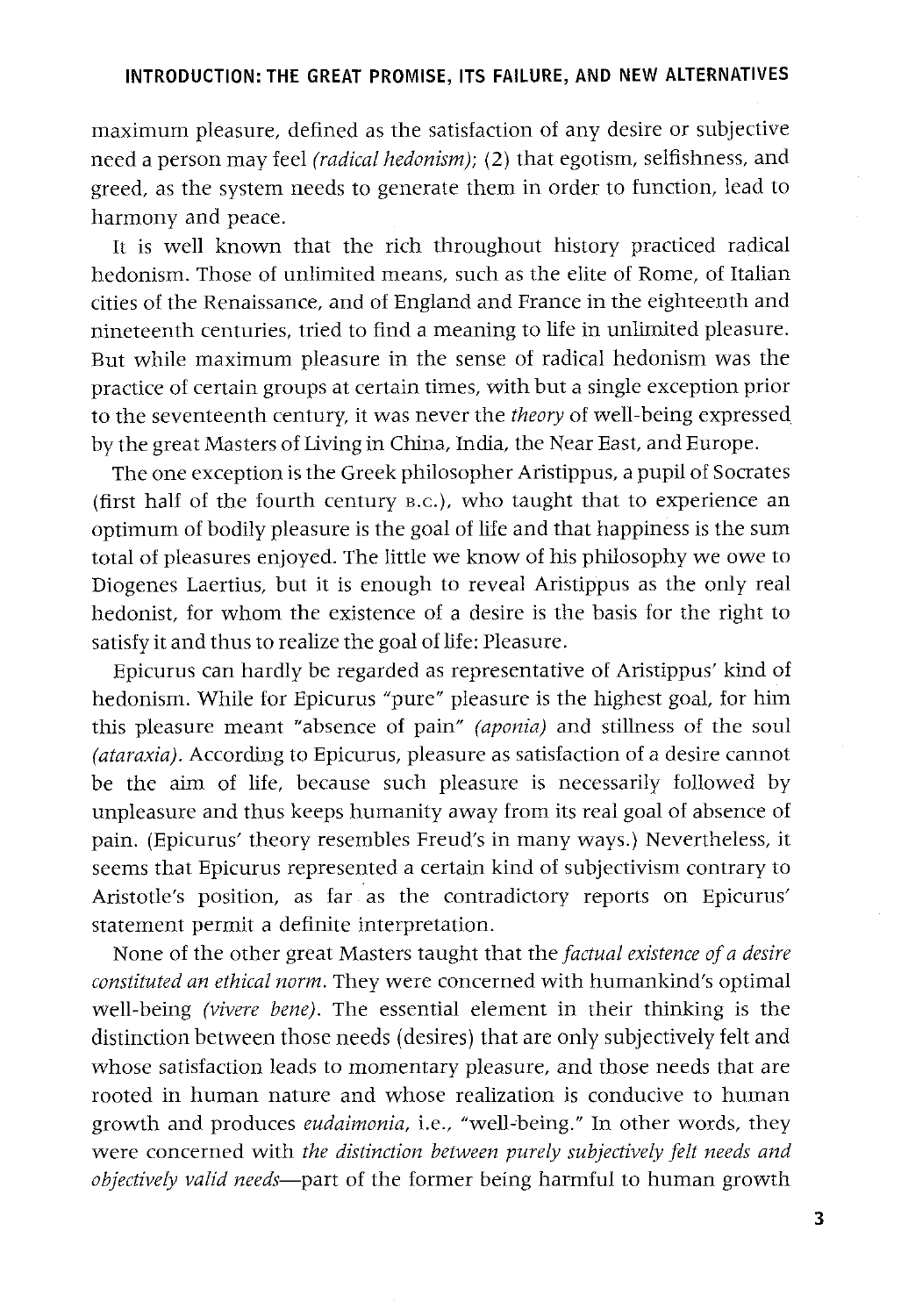#### TO HAVE OR TO BE?

and the latter being in accordance with the requirements of human nature.

The theory that the aim of life is the fulfillment of every human desire was clearly voiced, for the first time since Aristippus, by philosophers in the seventeenth and eighteenth centuries. It was a concept that would easily arise when "profit" ceased to mean "profit for the soul" (as it does in the Bible and, even later, in Spinoza), but came to mean material, monetary profit, in the period when the middle class threw away not only its political shackles but also all bonds of love and solidarity and believed that being *only* for oneself meant being more rather than less oneself. For Hobbes happiness is the continuous progress from one greed *(cupiditas)* to another; La Mettrie even recommends drugs as giving at least the illusion of happiness; for de Sade the satisfaction of cruel impulses is legitimate, precisely because they exist and crave satisfaction. These were thinkers who lived in the age of the bourgeois class's final victory. What had been the unphilosophical practices of aristocrats became the practice and theory of the bourgeoisie.

Many ethical theories have been developed since the eighteenth century —some were more respectable forms of hedonism, such as Utilitarianism; others were strictly antihedonistic systems, such as those of Kant, Marx, Thoreau, and Schweitzer. Yet the present era, by and large since the end of the First World War, has returned to the practice and theory of radical hedonism. The concept of unlimited pleasure forms a strange contradiction to the ideal of disciplined work, similar to the contradiction between the acceptance of an obsessional work ethic and the ideal of complete laziness during the rest of the day and during vacations. The endless assembly line belt and the bureaucratic routine on the one hand, and television, the automobile, and sex on the other, make the contradictory combination possible. Obsessional work alone would drive people just as crazy as would complete laziness. With the combination, they can live. Besides, both contradictory attitudes correspond to an economic necessity: twentiethcentury capitalism is based on maximal consumption of the goods and services produced as well as on routinized teamwork.

Theoretical considerations demonstrate that radical hedonism cannot lead to happiness as well as why it cannot do so, given human nature. But even without theoretical analysis the observable data show most clearly that our kind of "pursuit of happiness" does not produce well-being. We are a society of notoriously unhappy people: lonely, anxious, depressed,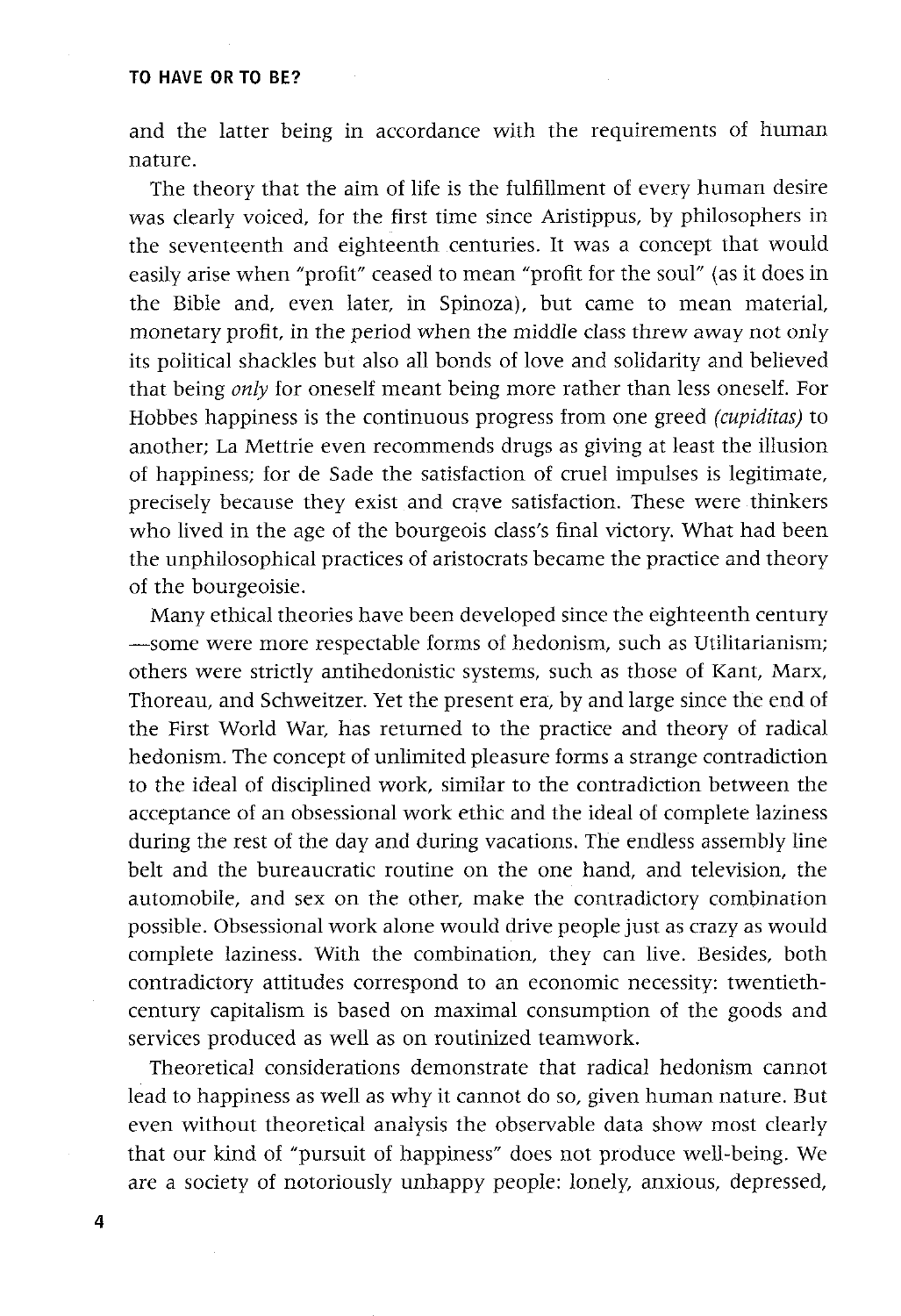destructive, dependent—people who are glad when we have killed the time we are trying so hard to save.

Ours is the greatest social experiment ever made to solve the question whether pleasure (as a passive affect in contrast to the active affect, wellbeing and joy) can be a satisfactory answer to the problem of human existence. For the first time in history the satisfaction of the pleasure drive is not only the privilege of a minority but is possible for more than half the population. The experiment has already answered the question in the negative.

The second psychological premise of the industrial age, that the pursuit of individual egoism leads to harmony and peace, growth in everyone's welfare, is equally erroneous on theoretical grounds, and again its fallacy is proven by the observable data. Why should this principle, which only one of the great classical economists, David Ricardo, rejected, be true? To be an egoist refers not only to my behavior but to my character. It means: that I want everything for myself; that possessing, not sharing, gives me pleasure; that I must become greedy because if my aim is having, I *am* more the more I *have;* that I must feel antagonistic toward all others: my customers whom I want to deceive, my competitors whom I want to destroy, my workers whom I want to exploit. I can never be satisfied, because there is no end to my wishes; I must be envious of those who have more and afraid of those who have less. But I have to repress all these feelings in order to represent myself (to others as well as to myself) as the smiling, rational, sincere, kind human being everybody pretends to be.

The passion for having must lead to never-ending class war. The pretense of the communists that their system will end class struggle by abolishing classes is fiction, for their system is based on the principle of unlimited consumption as the goal of living. As long as everybody wants to have more, there must be formations of classes, there must be class war, and in global terms, there must be international war. *Greed and peace preclude each other.*

Radical hedonism and unlimited egotism could not have emerged as guiding principles of economic behavior had not a drastic change occurred in the eighteenth century. In medieval society, as in many other highly developed as well as primitive societies, economic behavior was determined by ethical principles. Thus, for the scholastic theologians, such economic categories as price and private property were part of moral theology. Granted that the theologians found formulations to adapt their moral code to the new economic demands (for instance Thomas Aquinas'

5